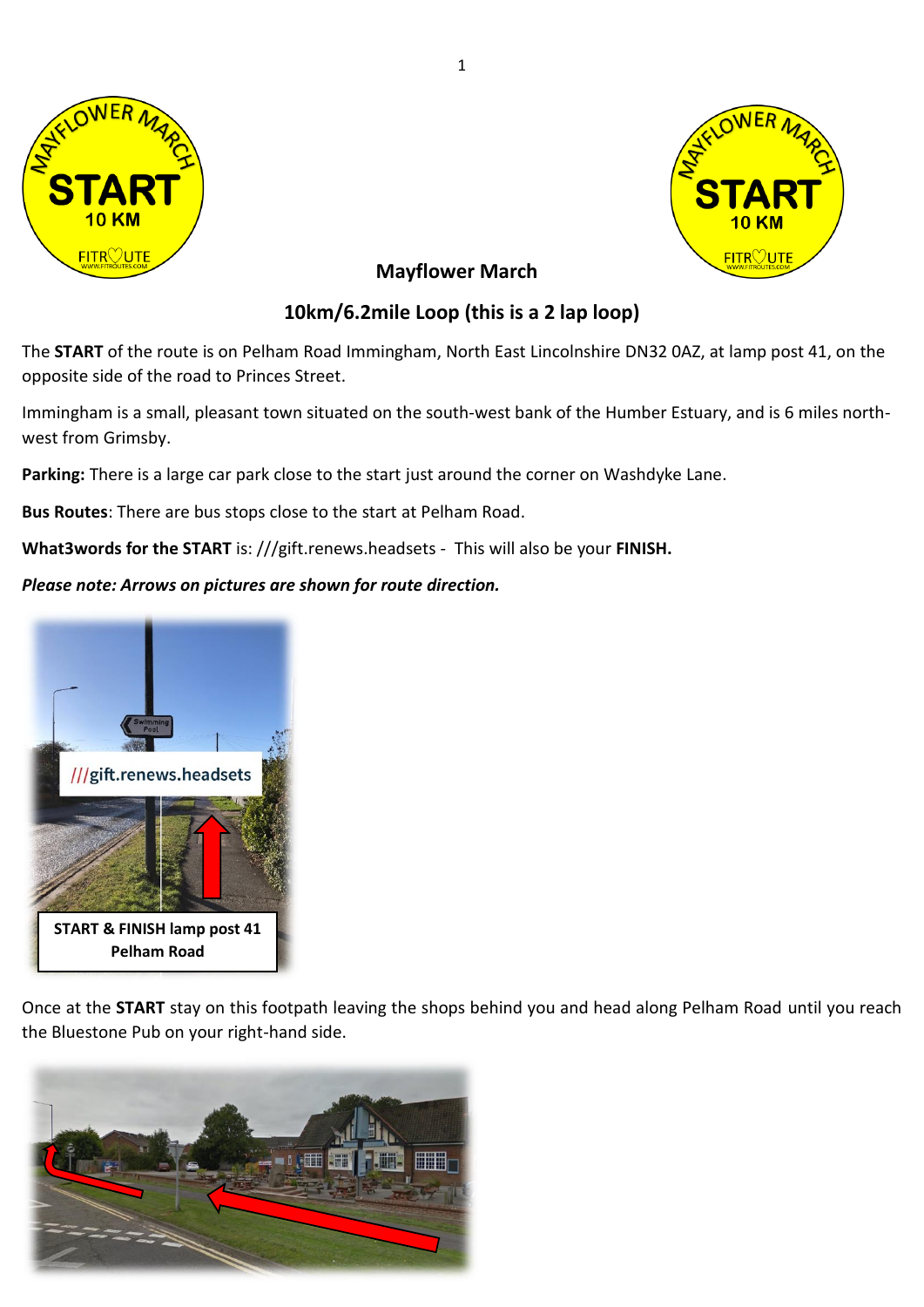Go past the pub and veer RIGHT down Habrough Road. Continue along the footpath on Habrough Road crossing various junctions. It will feel like you are heading out of the village and you will see a Habrough Village sign. Keep going on the footpath for approximately 3/4 of a mile until you come to a RIGHT turn called Mill Lane.



Once you have turned RIGHT down Mill Lane, continue on this lane. Part way down you will come to a small fork in the track, here you turn RIGHT.



Once you have turned RIGHT at this fork, keep on this lane all the way through to the end. You will come out at Church Lane.

Turn LEFT onto Church Lane crossing over the road to the foot path on the other side. Here you will see Pilgrim Park, keep this on your right-hand side and follow Church Lane as it veers right and turns into Washdyke Lane.

Stay on this foot path all the way to the bottom of Washdyke Lane, passing a shopping area and car park on your right-hand side. You will come to Pelham Road, here you turn RIGHT.